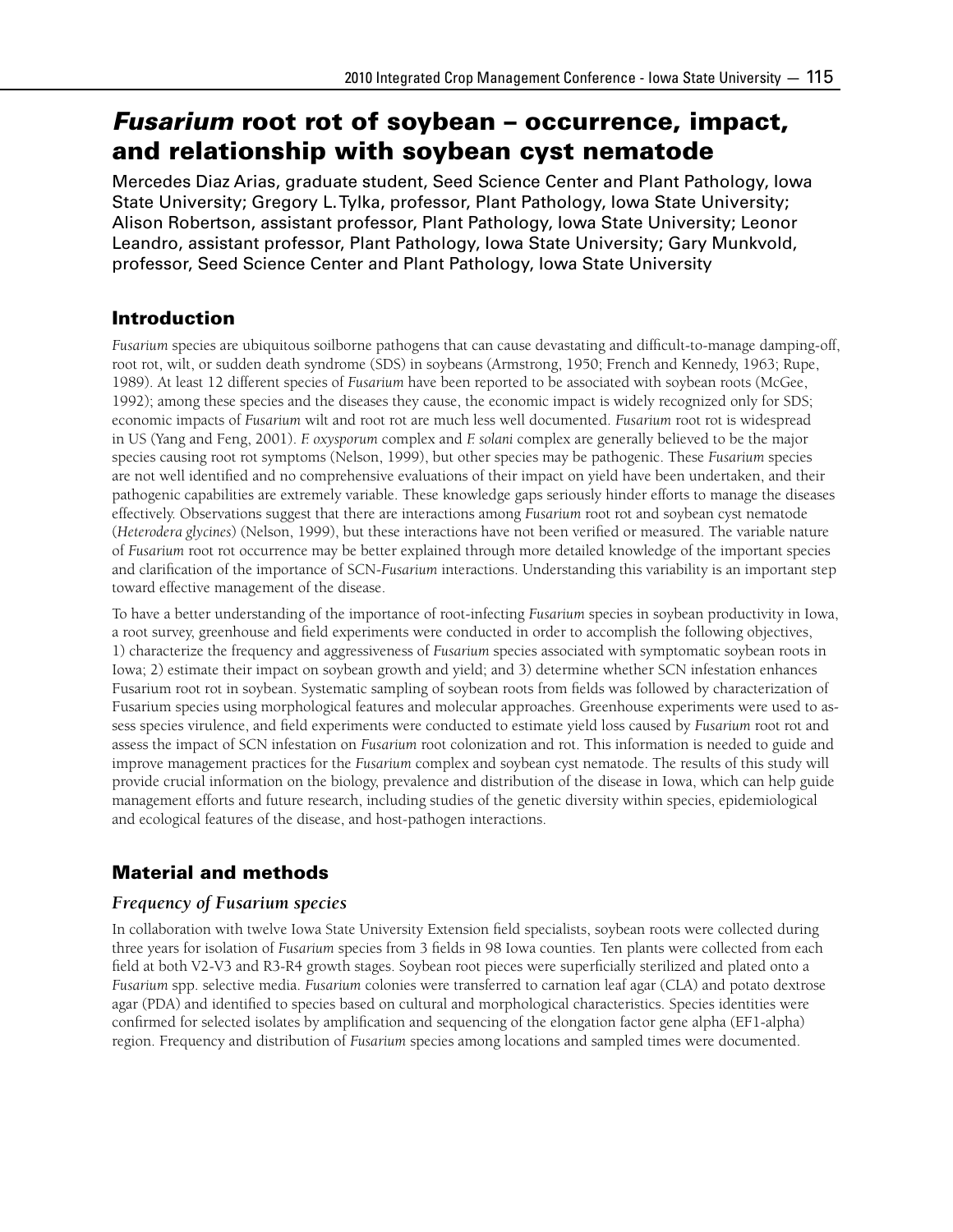#### *Pathogenicity test*

Representative isolates from the predominant *Fusarium* species found during the root survey were tested in greenhouse conditions on soybean. Soybean seeds of AG2306 variety were planted in sterile soil infested with each *Fusarium* isolate and maintained at greenhouse conditions in water baths at  $\pm 18^{\circ}$ C. Root rot severity, shoot dry weight and root dry weight were measured at V3 stage. The effect of Fusarium isolates on root growth was assessed using a root scanner (Epson Perfection V700 photo) that determines length, diameter and root discoloration or rotted area.

### *Microplots field experiments*

Two-year microplot experiments were established at the ISU Horticulture Research Farm and the ISU Hinds Farm near Ames, Iowa, to estimate potential yield loss caused by some *Fusarium* species isolates used at the greenhouse pathogenicity test. Microplots consisted of rectangular plots containing a single row of soybean plants. Inoculum was prepared by inoculating sorghum seed with most frequent *Fusarium* isolates from soybean roots. Plots were infested with isolates from seven *Fusarium* species (*F. oxysporum, F. solani, F. graminearum, F. acuminatum, F. semitectum, F. equiseti and F. sporotrichioides*). At growth stage R1, a subsample of soybean plants was removed from each microplot to evaluate root rot symptoms, root dry weight and shoot dry weight. The effect of *Fusarium* isolates on root growth was evaluated using the root scanner. At harvest, yield and seed moisture content and size were measured.

#### *SCN -Fusarium interaction*

In order to test the interaction between SCN and *Fusarium* in greenhouse conditions, 16 *Fusarium* isolates from 8 *Fusarium* species were used. A factorial experiment combined two soybean lines (susceptible Pioneer 92M91 and SCN-resistant Pioneer 92M54) grown in soil inoculated with *Fusarium* alone, SCN alone, and a combination of both pathogens. Number of SCN females, root rot severity, root dry weight, shoot dry weight, and root length, discoloration and biomass were measured after 6 weeks. Experiment was maintained in water bath conditions at 24ºC.

## Results and discussion

#### *Frequency of Fusarium species and microplots experiments*

A total of 11 *Fusarium* species have being isolated from soybean roots in Iowa. In general, the most frequent and widespread species were the *F. oxysporum complex, F. solani complex, F. acuminatum*, and *F. graminearum*, each recovered from 5%-30% of root samples (Fig. 1). Other species such as *F. semitectum, F. equiseti, F. sporotrichioides, F. proliferatum, F. virguliforme, F. subglutinans, F. verticillioides* and unknown *Fusarium* spp. were less frequent. Species prevalence among fields differed regionally (Table 1). Some species (*F. virguliforme, F. subglutinans* and *F. verticilloides*) were recovered from a low percentage of fields and found in less than 5 counties. Most of the species have been reported previously, but several (*F. subglutinans, F. sporotrichioides, F. semitectum*) have not previously been associated with soybean roots. Differences in species frequency by growth stage were found, higher amount of species were recovered from roots at V2-V3 stage, and lower amount from root at R3-R4 stages (Fig.2)

#### *Pathogenicity test and microplots field experiments*

Greenhouse assay experiments were conducted using 49 Fusarium isolates, in order to determine the aggressiveness of *Fusarium* species isolated from Iowa soybeans. Soybean seeds were planted in sterile sand–soil (2:1) inoculated with fungus and maintained in water baths at  $18\pm1$ C in the greenhouse. Root rot severity, shoot dry weight and root dry weight were measured at stage V3. In general, pathogenicity tests showed differences in aggressiveness among *Fusarium* isolates (Fig. 3). Root rot severity differed among isolates with *F. graminearum* isolates causing the most severe root rot symptoms; followed by *F. proliferatum, F. sporotrichioides* and *F. virguloforme* isolates. Significant variation in aggressiveness was observed among *F. oxysporum* isolates and *F solani* isolates.

On the other hand, microplot experiments results show that inoculation with *Fusarium* isolates affected shoot dry weight and root dry weight in all locations. However, there were no significant differences among *Fusarium* isolates in terms of yield, seed size and seed moisture in general. Nevertheless, regression analysis by isolate showed that there is an interaction between root rot severity and yield and, between root rot severity and seed size, and root severity and root dry weight in some of the *Fusarium* isolates tested at two different locations (Fig 4.)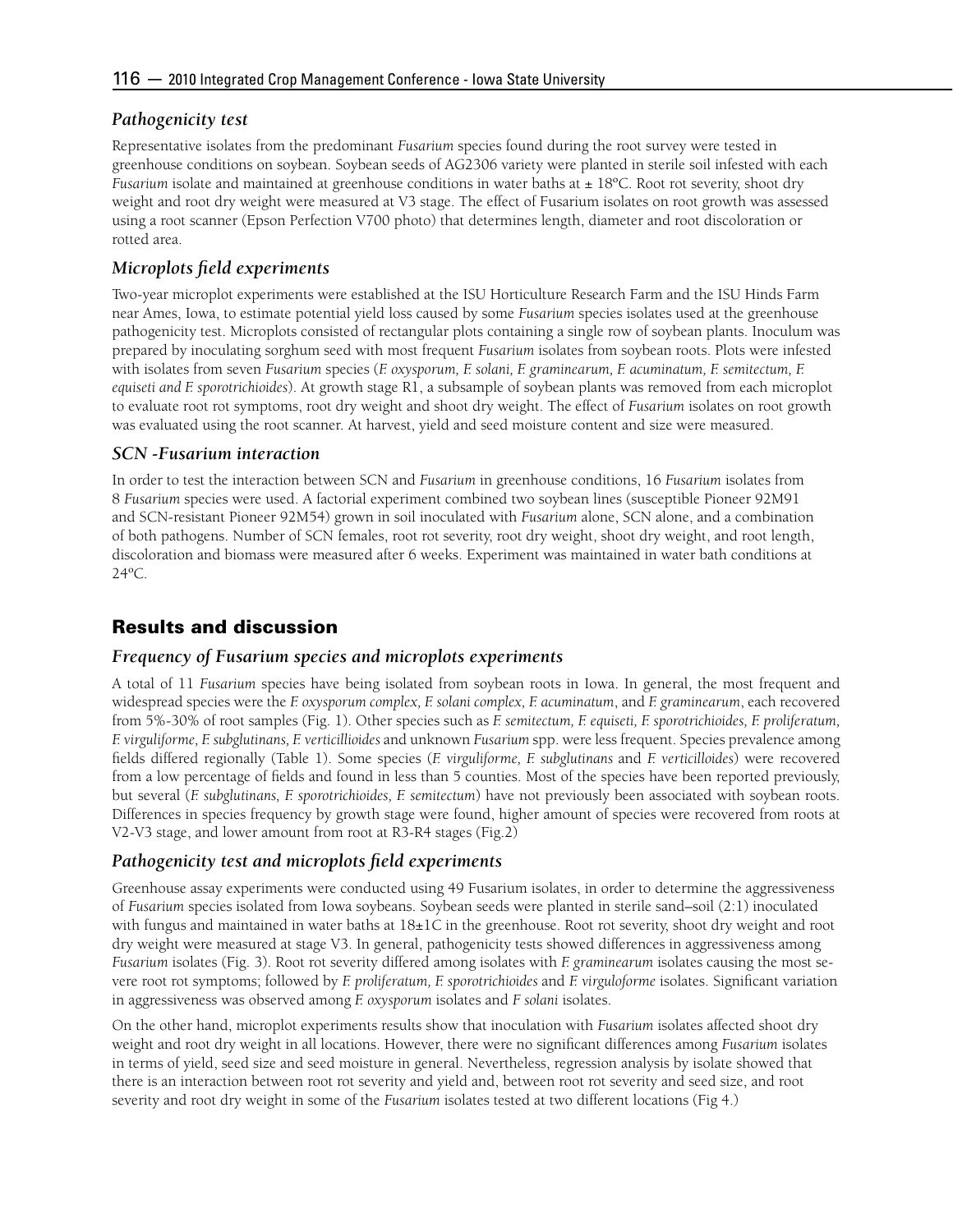Figures 4a, 4c and 4e illustrate the relationship between disease severity and yield (ka/ha) for different *Fusarium* isolates. Results indicated *F. acuminatum* (FA3) has the best relation to yield. Variable severity for this sampling unit explained 92.98% of the variation in yield (kg/ha). Isolate with less relationship with yield was *F. equiseti* (FE1), root rot severity for this sampling unite explained 44.79% of the variation in yield. On the other hand, only isolates FA1 and FE1 showed a relationship between root rot severity and seed size and only root rot severity caused by FA3 explained variation in root dry weight.

#### *SCN -Fusarium interaction*

Greenhouse studies suggest that there may be a significant interaction between SCN and some *Fusarium* isolates causing root rot. Root rot severity, shoot dry weight and root dry weight differed among *Fusarium* isolates (table 2). In general means for root rot severity were greater on plants co-inoculated with *Fusarium* and SCN, than on plants inoculated with *Fusarium* alone. There was a significant interaction between SCN and *Fusarium* isolates in root rot and root dry weight (table 2). Co-inoculation with SCN resulted in greater root rot severity on plants inoculated with only seven *Fusarium* isolates (FG2, FO1, FO2 FS2, FSE1 FSP1 and FSP2) for both soybean varieties (Fig. 5). Results also showed there is an interaction between SCN and *Fusarium oxysporum* isolates, due to presence of nematode increase disease severity in roots. In general, it was observed a greater effect of nematode co-inoculation with *Fusarium* in root rot (P=0.0004), and shoot dry weight (0.0166) in resistant than in susceptible soybeans.

#### References

- Armstrong, G.M., and Armstrong, J.K. 1950. Biological races of the *Fusarium* causing wilt of cowpeas and soybeans. Phytopathology 40:181-193.
- French, E.R., and Kennedy, B.W. 1963. The role of *Fusarium* in the root rot complex of soybean in Minnesota. Plant Dis. Reptr. 47:672-676.
- McGee, D.C. 1992. *Fusarium* root rot. Pp. 74-77 in Soybean diseases: a Reference Source for Seed Technologists. APS Press, St. Paul, MN.
- Nelson, B.D. 1999. *Fusarium* blight or wilt, root rot, and pod and collar rot. Pp. 35-36 in Compendium of Soybean Diseases. 3rd Ed. APS Press, St. Paul, MN.
- Rupe JC, 1989. Frequency and pathogenicity of *Fusarium solani* recovered from soybeans with sudden death syndrome. Plant Dis. 73:581–4.
- Yang, X.B., and Feng, F. 2001. Ranges and diversity of soybean fungal diseases in North America. Phytopathology 91:769-775.

| <b>Species</b>        | Prevalence (%) | Incidence (%) |
|-----------------------|----------------|---------------|
| F. oxysporum          | 56.4           | 28.4          |
| F. solani             | 56.4           | 23.7          |
| F. acuminatum         | 50.9           | 20.5          |
| F. graminearum        | 34.5           | 16.1          |
| F. semitectum         | 20             | 3.8           |
| F. equiseti           | 9.1            | 2             |
| F. proliferatum       | 9.1            | 2             |
| F. soporotrichoides   | 5.4            | 0.9           |
| F. subglutinans       | 7.3            | 1.2           |
| <b>F.virguliforme</b> | 5.4            | 1.5           |

**Table 1.** Prevalence and incidence of *Fusarium* species in 55 fields located in 50 counties in Iowa, 2007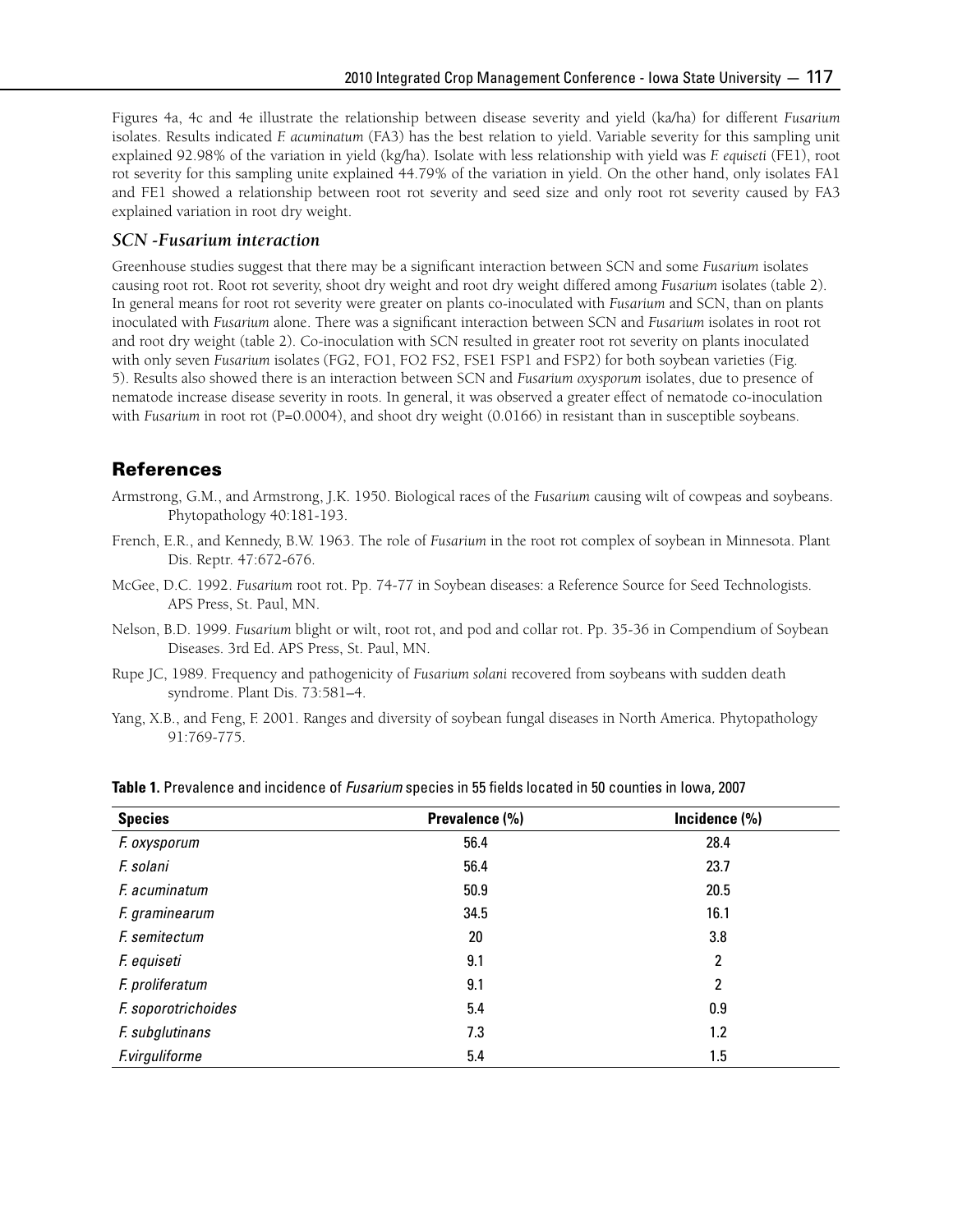|               | Root rot severity (%) | Root dry weight (g) | Shoot dry weight (g) |
|---------------|-----------------------|---------------------|----------------------|
| Repetition    | 0.2604                | 0.3412              | 0.8394               |
| Isolate (Iso) | $< 0.001*$            | $< 0.001*$          | $< 0.001*$           |
| <b>SCN</b>    | 0.4418                | $< 0.001*$          | $0.0003*$            |
| Iso* SCN      | $< 0.001*$            | $0.0328*$           | $0.0053*$            |
| Variety (Var) | 0.1078                | $< 0.001*$          | $0.0013*$            |
| Iso * Var     | $0.0388*$             | $0.0097*$           | $0.3173*$            |
| SCN*Var       | 0.2726                | $0.0097*$           | $< 0.001*$           |

**Table 2.** P values for effects of *Fusarium* isolates, varieties, SCN inoculation and their interactions on root rot severity, root dry weight, shoot dry weight in soybeans.

Values are based on one experiment with 5 replicates of each isolate per each cultivar

\*: significant differences at 0.05 level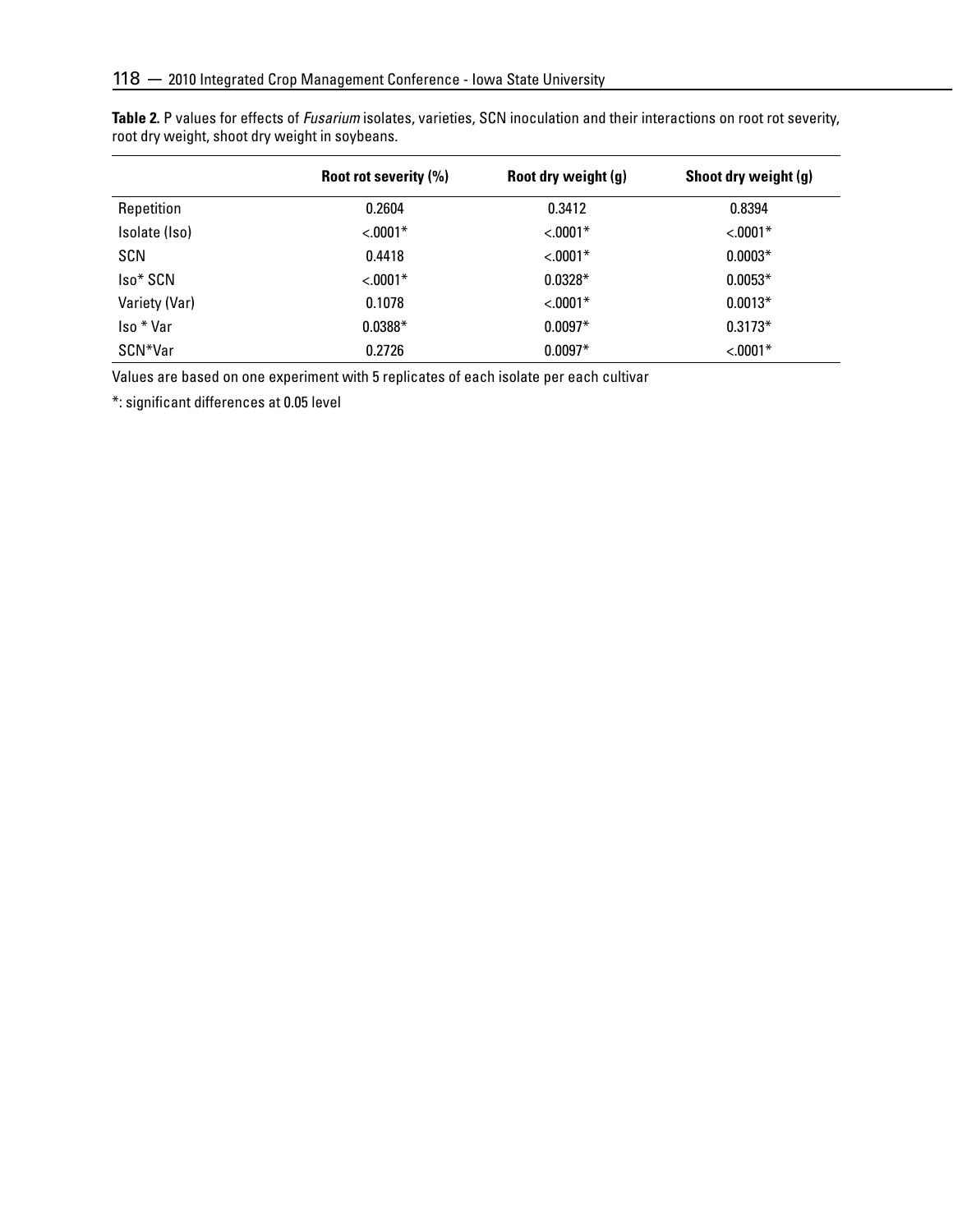

**Figure 1.** Frequency of *Fusarium* species associated with soybean roots in Iowa in 3 year root survey in Iowa .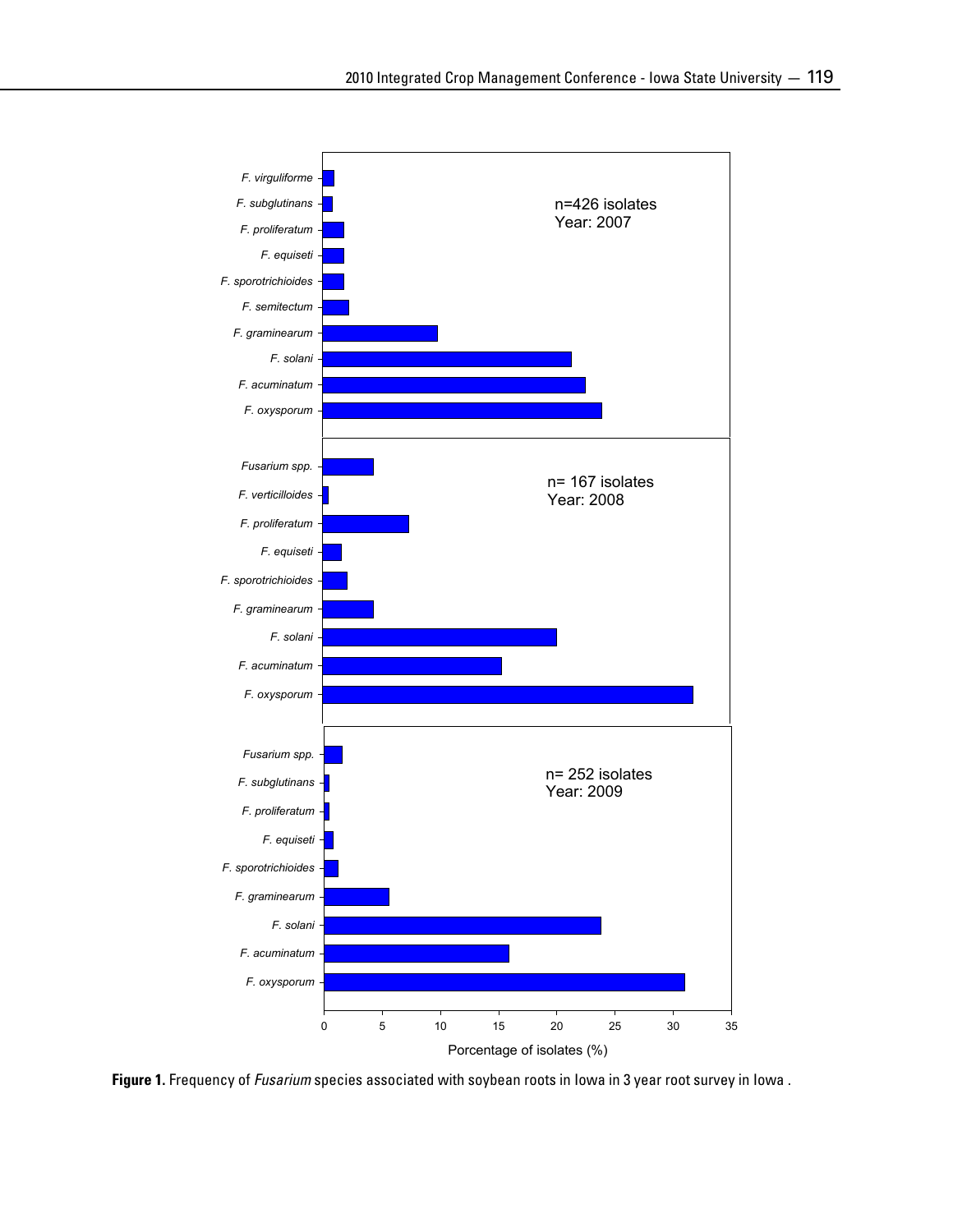

**Figure 2.** Frequency of *Fusarium* species at two soybean stages in 2007 in Iowa.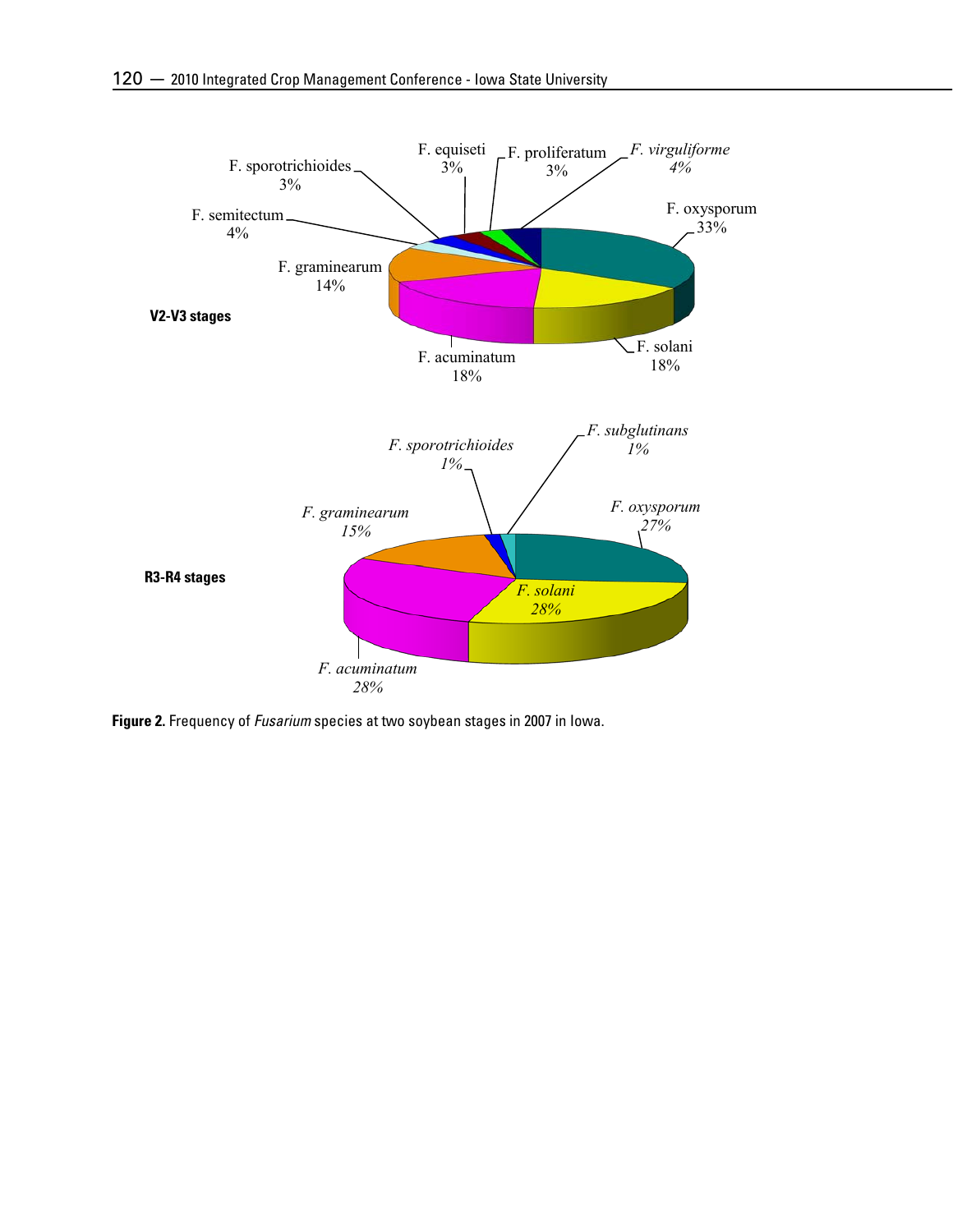

**Figure 3**. Root rot severity (%) on soybean roots inoculated with 49 *Fusarium* isolates at greenhouse conditions.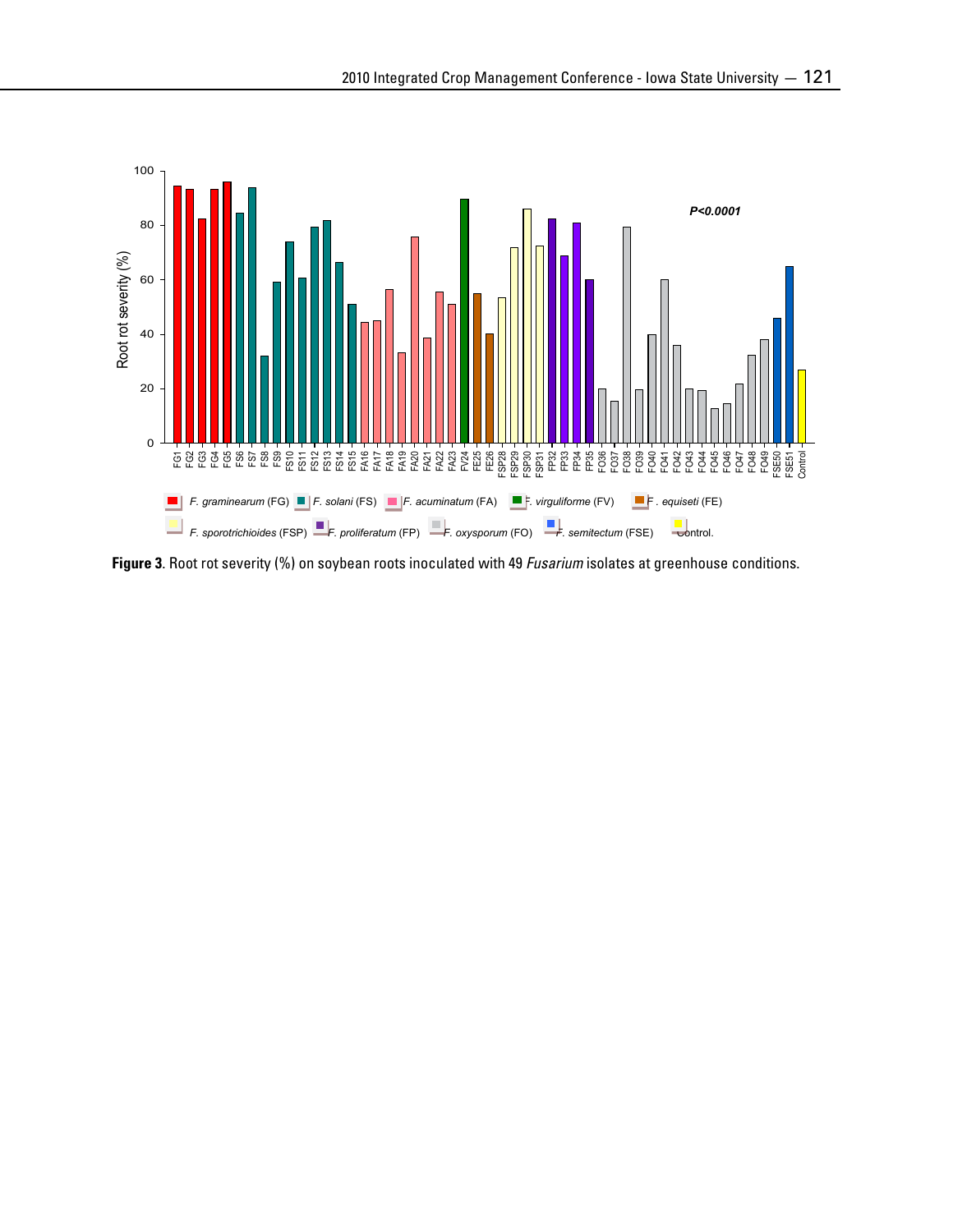

**Figure 4**. Relationship between root rot severity (%) with yield (kg/ha) and seed size in soybean plants inoculated with different *Fusarium* isolates in micrplots experiments at different locations in Iowa. A and B. *Fusarium acuminatum* (FA3) isolate at Horticulture Farm, Gilbert, IA, C and D *Fusarium equiseti* (FE1) at Hinds Farm, E and F. *Fusarium acuminatum* (FA1) at Horticulture Farm, Gilbert , IA.